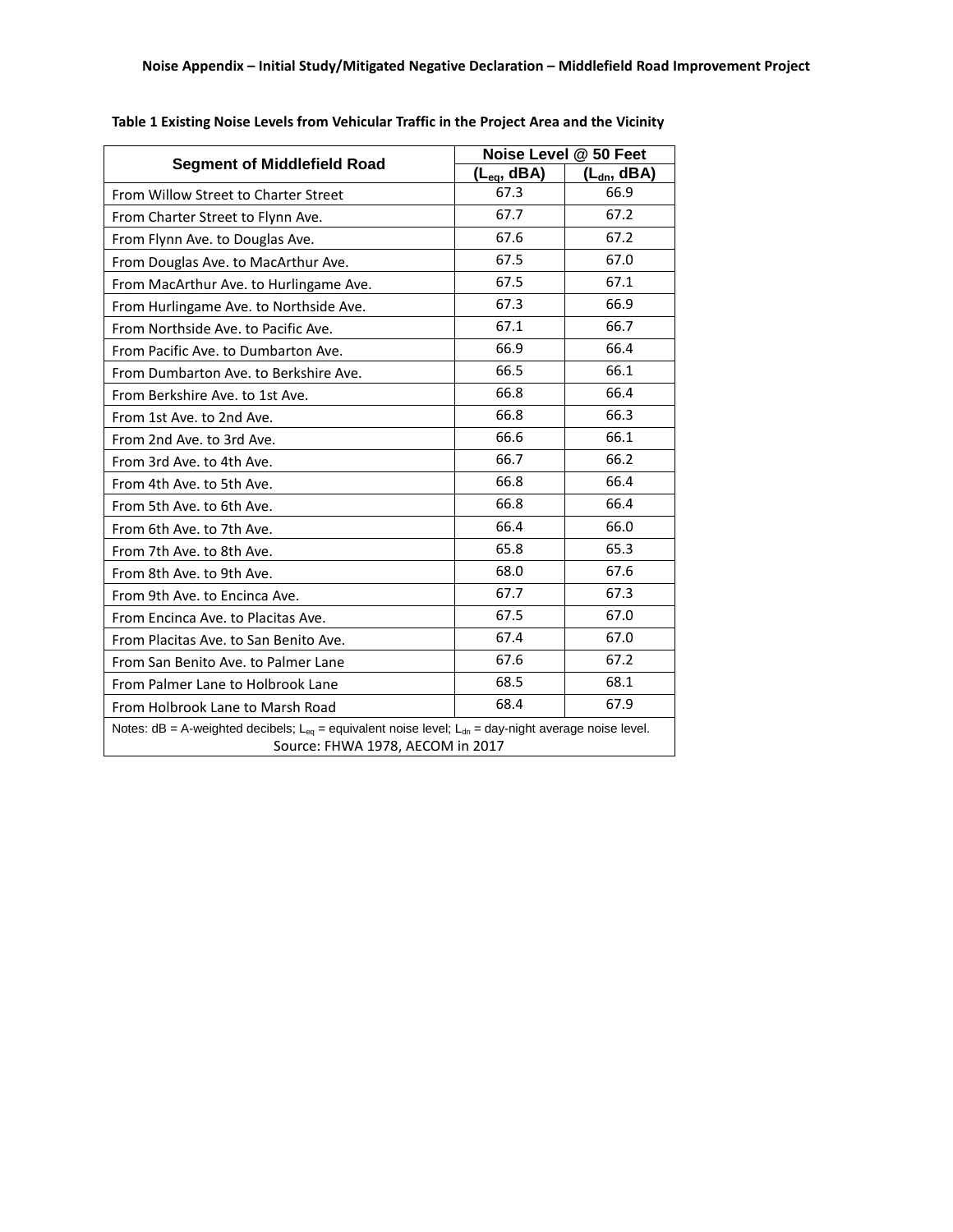|                                                                                                            | Noise Level (L <sub>eg</sub> , dBA)<br>@ 50 Feet |                                   |                                                                 |  |  |  |  |  |
|------------------------------------------------------------------------------------------------------------|--------------------------------------------------|-----------------------------------|-----------------------------------------------------------------|--|--|--|--|--|
| <b>Segment of Middlefield Road</b>                                                                         | <b>Existing</b>                                  | Existing +<br><b>Construction</b> | <b>Construction</b><br><b>Traffic Increase</b><br>over Existing |  |  |  |  |  |
| From Willow Street to Charter Street                                                                       | 67.3                                             | 67.5                              | 0.2                                                             |  |  |  |  |  |
| From Charter Street to Flynn Ave.                                                                          | 67.7                                             | 67.8                              | 0.1                                                             |  |  |  |  |  |
| From Flynn Ave. to Douglas Ave.                                                                            | 67.6                                             | 67.8                              | 0.1                                                             |  |  |  |  |  |
| From Douglas Ave. to MacArthur Ave.                                                                        | 67.5                                             | 67.6                              | 0.1                                                             |  |  |  |  |  |
| From MacArthur Ave. to Hurlingame Ave.                                                                     | 67.5                                             | 67.6                              | 0.1                                                             |  |  |  |  |  |
| From Hurlingame Ave. to Northside Ave.                                                                     | 67.3                                             | 67.4                              | 0.2                                                             |  |  |  |  |  |
| From Northside Ave. to Pacific Ave.                                                                        | 67.1                                             | 67.3                              | 0.2                                                             |  |  |  |  |  |
| From Pacific Ave. to Dumbarton Ave.                                                                        | 66.9                                             | 67.0                              | 0.2                                                             |  |  |  |  |  |
| From Dumbarton Ave. to Berkshire Ave.                                                                      | 66.5                                             | 66.7                              | 0.2                                                             |  |  |  |  |  |
| From Berkshire Ave. to 1st Ave.                                                                            | 66.8                                             | 67.0                              | 0.2                                                             |  |  |  |  |  |
| From 1st Ave. to 2nd Ave.                                                                                  | 66.8                                             | 66.9                              | 0.2                                                             |  |  |  |  |  |
| From 2nd Ave. to 3rd Ave.                                                                                  | 66.6                                             | 66.8                              | 0.2                                                             |  |  |  |  |  |
| From 3rd Ave. to 4th Ave.                                                                                  | 66.7                                             | 66.9                              | 0.2                                                             |  |  |  |  |  |
| From 4th Ave. to 5th Ave.                                                                                  | 66.8                                             | 67.0                              | 0.2                                                             |  |  |  |  |  |
| From 5th Ave. to 6th Ave.                                                                                  | 66.8                                             | 67.0                              | 0.2                                                             |  |  |  |  |  |
| From 6th Ave. to 7th Ave.                                                                                  | 66.4                                             | 66.6                              | 0.2                                                             |  |  |  |  |  |
| From 7th Ave. to 8th Ave.                                                                                  | 65.8                                             | 66.0                              | 0.2                                                             |  |  |  |  |  |
| From 8th Ave. to 9th Ave.                                                                                  | 68.0                                             | 68.1                              | 0.1                                                             |  |  |  |  |  |
| From 9th Ave. to Encinca Ave.                                                                              | 67.7                                             | 67.9                              | 0.1                                                             |  |  |  |  |  |
| From Encinca Ave. to Placitas Ave.                                                                         | 67.5                                             | 67.6                              | 0.2                                                             |  |  |  |  |  |
| From Placitas Ave. to San Benito Ave.                                                                      | 67.4                                             | 67.6                              | 0.2                                                             |  |  |  |  |  |
| From San Benito Ave. to Palmer Lane                                                                        | 67.6                                             | 67.7                              | 0.1                                                             |  |  |  |  |  |
| From Palmer Lane to Holbrook Lane                                                                          | 68.5                                             | 68.6                              | 0.1                                                             |  |  |  |  |  |
| From Holbrook Lane to Marsh Road                                                                           | 68.4                                             | 68.5                              | 0.1                                                             |  |  |  |  |  |
| Notes: $dB = A$ -weighted decibels; $L_{eq} =$ equivalent noise level.<br>Source: FHWA 1978, AECOM in 2017 |                                                  |                                   |                                                                 |  |  |  |  |  |

**Table 2 Existing Traffic Noise Levels and Construction Traffic Noise Levels**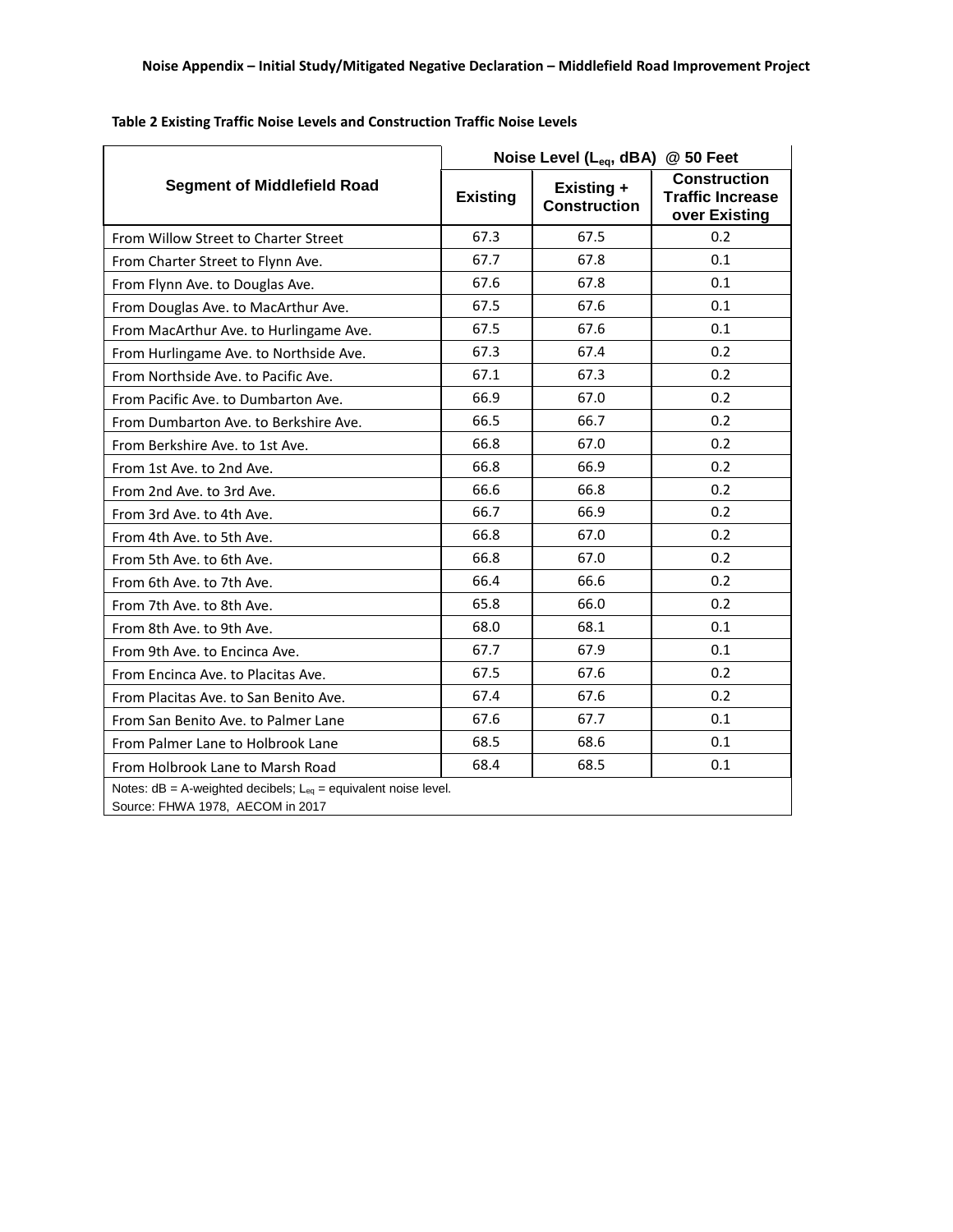|                                                                        | Noise Level (L <sub>dn</sub> , dBA) @ 50 Feet |                            |                                                         |                      |                                                                    |                            |                                                                       |                      |                                                                    |
|------------------------------------------------------------------------|-----------------------------------------------|----------------------------|---------------------------------------------------------|----------------------|--------------------------------------------------------------------|----------------------------|-----------------------------------------------------------------------|----------------------|--------------------------------------------------------------------|
| <b>Segment of Middlefield</b><br>Road                                  | <b>Existing</b>                               | 2020<br>No<br><b>Build</b> | 2020 No<br>Build<br>Increase<br>over<br><b>Existing</b> | 2020<br><b>Build</b> | 2020<br><b>Build</b><br><b>Increase</b><br>over<br><b>Existing</b> | 2050<br>No<br><b>Build</b> | 2050 No<br><b>Build</b><br><b>Increase</b><br>over<br><b>Existing</b> | 2050<br><b>Build</b> | 2050<br><b>Build</b><br><b>Increase</b><br>over<br><b>Existing</b> |
| From Willow Street to<br><b>Charter Street</b>                         | 66.9                                          | 66.9                       | 0.0                                                     | 66.2                 | $-0.7$                                                             | 67.9                       | $1.1\,$                                                               | 67.2                 | 0.3                                                                |
| From Charter Street to<br>Flynn Ave.                                   | 67.2                                          | 67.2                       | 0.0                                                     | 66.6                 | $-0.6$                                                             | 68.5                       | 1.2                                                                   | 67.8                 | 0.6                                                                |
| From Flynn Ave. to Douglas<br>Ave.                                     | 67.2                                          | 67.2                       | 0.0                                                     | 66.6                 | $-0.6$                                                             | 68.4                       | 1.2                                                                   | 67.8                 | 0.5                                                                |
| From Douglas Ave. to<br>MacArthur Ave.                                 | 67.0                                          | 67.0                       | 0.0                                                     | 66.4                 | $-0.6$                                                             | 67.3                       | 0.2                                                                   | 66.3                 | $-0.7$                                                             |
| From MacArthur Ave to<br>Hurlingame Ave.                               | 67.1                                          | 67.1                       | 0.0                                                     | 66.4                 | $-0.6$                                                             | 67.4                       | 0.3                                                                   | 66.5                 | $-0.6$                                                             |
| From Hurlingame Ave to<br>Northside Ave.                               | 66.9                                          | 66.9                       | 0.0                                                     | 66.3                 | $-0.5$                                                             | 67.3                       | 0.4                                                                   | 66.3                 | $-0.5$                                                             |
| From Northside Ave. to<br>Pacific Ave.                                 | 66.7                                          | 66.7                       | 0.0                                                     | 66.0                 | $-0.7$                                                             | 66.9                       | 0.2                                                                   | 65.9                 | $-0.8$                                                             |
| From Pacific Ave. to<br>Dumbarton Ave.                                 | 66.4                                          | 66.4                       | 0.0                                                     | 65.7                 | $-0.7$                                                             | 66.5                       | 0.1                                                                   | 65.4                 | $-1.0$                                                             |
| From Dumbarton Ave to<br>Berkshire Ave.                                | 66.1                                          | 66.1                       | 0.0                                                     | 65.3                 | $-0.8$                                                             | 66.2                       | 0.1                                                                   | 65.0                 | $-1.1$                                                             |
| From Berkshire Ave. to 1st<br>Ave.                                     | 66.4                                          | 66.4                       | 0.0                                                     | 65.6                 | $-0.7$                                                             | 66.5                       | 0.1                                                                   | 65.4                 | $-1.0$                                                             |
| From 1st Ave. to 2nd Ave.                                              | 66.3                                          | 66.3                       | 0.0                                                     | 65.6                 | $-0.7$                                                             | 66.5                       | 0.1                                                                   | 65.3                 | $-1.0$                                                             |
| From 2nd Ave. to 3rd Ave.                                              | 66.1                                          | 66.1                       | 0.0                                                     | 65.4                 | $-0.8$                                                             | 66.3                       | 0.2                                                                   | 65.1                 | $-1.0$                                                             |
| From 3rd Ave. to 4th Ave.                                              | 66.2                                          | 66.2                       | 0.0                                                     | 65.5                 | $-0.8$                                                             | 66.4                       | 0.1                                                                   | 65.2                 | $-1.0$                                                             |
| From 4th Ave. to 5th Ave.                                              | 66.4                                          | 66.4                       | 0.0                                                     | 65.6                 | $-0.7$                                                             | 66.5                       | 0.1                                                                   | 65.4                 | $-1.0$                                                             |
| From 5th Ave. to 6th Ave.                                              | 66.4                                          | 66.4                       | 0.0                                                     | 65.2                 | $-1.2$                                                             | 66.8                       | 0.4                                                                   | 65.2                 | $-1.2$                                                             |
| From 6th Ave. to 7th Ave.                                              | 66.0                                          | 66.0                       | 0.0                                                     | 64.8                 | $-1.2$                                                             | 66.4                       | 0.4                                                                   | 64.5                 | $-1.5$                                                             |
| From 7th Ave. to 8th Ave.                                              | 65.3                                          | 65.4                       | 0.1                                                     | 63.9                 | $-1.4$                                                             | 65.7                       | 0.4                                                                   | 63.5                 | $-1.8$                                                             |
| From 8th Ave. to 9th Ave.                                              | 67.6                                          | 67.6                       | 0.1                                                     | 66.8                 | $-0.7$                                                             | 68.0                       | 0.5                                                                   | 66.8                 | $-0.7$                                                             |
| From 9th Ave. to Encinca<br>Ave.                                       | 67.3                                          | 67.4                       | 0.1                                                     | 66.5                 | $-0.8$                                                             | 67.6                       | 0.3                                                                   | 66.3                 | $-1.0$                                                             |
| From Encinca Ave. to<br>Placitas Ave.                                  | 67.0                                          | 67.1                       | 0.1                                                     | 66.1                 | $-0.9$                                                             | 67.3                       | 0.3                                                                   | 65.9                 | $-1.2$                                                             |
| From Placitas Ave. to San<br>Benito Ave.                               | 67.0                                          | 67.1                       | 0.1                                                     | 66.1                 | $-0.9$                                                             | 67.3                       | 0.3                                                                   | 65.9                 | $-1.1$                                                             |
| From San Benito Ave. to<br>Palmer Lane                                 | 67.2                                          | 67.2                       | 0.1                                                     | 66.3                 | $-0.8$                                                             | 67.5                       | 0.3                                                                   | 66.1                 | $-1.1$                                                             |
| From Palmer Lane to<br>Holbrook Lane                                   | 68.1                                          | 68.1                       | 0.1                                                     | 67.4                 | $-0.7$                                                             | 68.3                       | 0.3                                                                   | 67.2                 | $-0.8$                                                             |
| From Holbrook Lane to<br>Marsh Road                                    | 67.9                                          | 68.0                       | 0.1                                                     | 67.3                 | $-0.7$                                                             | 68.2                       | 0.2                                                                   | 67.0                 | $-0.9$                                                             |
| Notes: $dB = A$ -weighted decibels; $L_{eq} =$ equivalent noise level. |                                               |                            |                                                         |                      |                                                                    |                            |                                                                       |                      |                                                                    |

**Table 3 Operational Noise Levels Along Middlefield Road from Vehicular Traffic in the Project Area and Vicinity**

Source: FHWA 1978, AECOM in 2017